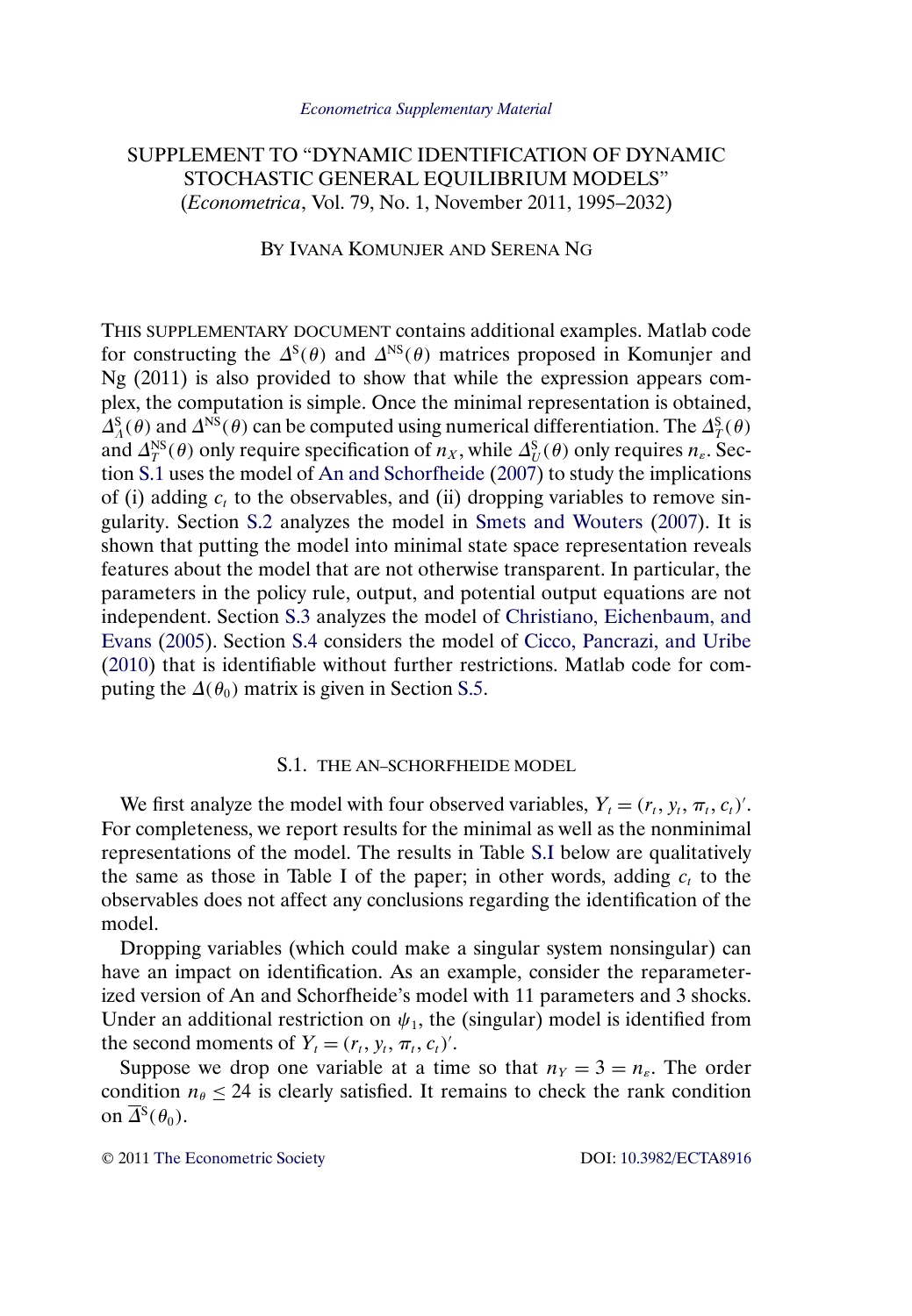# TABLE S.I

AN AND SCHORFHEIDE [\(2007\)](#page-11-0), FULL MODEL:  $n_\theta = 13$ 

<span id="page-1-0"></span>

| $\beta$<br>$\tau$        | $\nu$                   | $\phi$                                                                                                                                                                                                                                                                                                                                      | $\overline{\pi}$       | $\psi_1$       | $\psi_2$                           | $\rho_r$                | $\rho$ g           | $\rho$ z              | $100\sigma_r$                    | $100\sigma_{\varrho}$ | $100\sigma$ z  |
|--------------------------|-------------------------|---------------------------------------------------------------------------------------------------------------------------------------------------------------------------------------------------------------------------------------------------------------------------------------------------------------------------------------------|------------------------|----------------|------------------------------------|-------------------------|--------------------|-----------------------|----------------------------------|-----------------------|----------------|
|                          |                         |                                                                                                                                                                                                                                                                                                                                             |                        |                |                                    |                         |                    |                       |                                  |                       |                |
| $\overline{c}$<br>0.9975 | 0.1                     | 53.6797                                                                                                                                                                                                                                                                                                                                     | 1.008                  | 1.5            | 0.125                              | 0.75                    | 0.95               | 0.9                   | 0.2                              | 0.6                   | 0.3            |
|                          |                         |                                                                                                                                                                                                                                                                                                                                             |                        |                | Minimal State Space Representation |                         |                    |                       |                                  |                       |                |
|                          |                         | $X_{t+1} = \begin{pmatrix} z_{t+1} \\ g_{t+1} \\ r_{t+1} \end{pmatrix} = \begin{pmatrix} 0.9 & 0 & 0 \\ 0 & 0.95 & 0 \\ 0.5450 & 0 & 0.5143 \end{pmatrix} X_t + \begin{pmatrix} 1 & 0 & 0 \\ 0 & 1 & 0 \\ 0.6055 & 0 & 0.6858 \end{pmatrix} \begin{pmatrix} \varepsilon_{z,t+1} \\ \varepsilon_{gt+1} \\ \varepsilon_{r,t+1} \end{pmatrix}$ |                        |                |                                    |                         |                    |                       |                                  |                       |                |
|                          |                         |                                                                                                                                                                                                                                                                                                                                             |                        | $A(\theta)$    |                                    |                         |                    | $B(\theta)$           |                                  | $\varepsilon_{t+1}$   |                |
|                          |                         | $Y_{t+1} = \begin{pmatrix} r_{t+1} \\ y_{t+1} \\ \pi_{t+1} \\ c_{t+1} \end{pmatrix} = \begin{pmatrix} 0.5450 & 0 & 0.5143 \\ 1.3377 & 0.95 & -0.8258 \\ 1.3418 & 0 & -0.5596 \\ 1.3377 & 0 & -0.8258 \end{pmatrix} X_t + \begin{pmatrix} 0.6055 & 0 & 0.6858 \\ 1.4863 & 1 & -1.1011 \\ 1.4909 & 0 & -0.7462 \\ 1.4863 & 0 & -1.10$         |                        |                |                                    |                         |                    |                       |                                  |                       |                |
|                          |                         |                                                                                                                                                                                                                                                                                                                                             |                        | $C(\theta)$    |                                    |                         |                    | $D(\theta)$           |                                  |                       |                |
|                          |                         | Nonminimal Model                                                                                                                                                                                                                                                                                                                            |                        |                |                                    |                         |                    | Minimal Model         |                                  |                       |                |
| Tol                      | $\Delta_A^{\mathbf{S}}$ | $\Delta_U^{\rm S}$                                                                                                                                                                                                                                                                                                                          | $\Delta_{A U}^{\rm S}$ | Pass           | $\Delta_A^{\mathbf{S}}$            | $\Delta_T^{\mathbf{S}}$ | $\Delta_U^{\rm S}$ | $\Delta_{AT}^{\rm S}$ | $\varDelta_{\Lambda\,U}^{\rm S}$ | $\Delta$ S            | Pass           |
| $e - 02$                 | 11                      | 9                                                                                                                                                                                                                                                                                                                                           | 19                     | N <sub>0</sub> | 11                                 | 9                       | 9                  | 20                    | 19                               | 28                    | N <sub>0</sub> |
| $e - 03$                 | 11                      | 9                                                                                                                                                                                                                                                                                                                                           | 19                     | N <sub>0</sub> | 11                                 | 9                       | 9                  | 20                    | 19                               | 28                    | No             |
| $e - 04$                 | 11                      | 9                                                                                                                                                                                                                                                                                                                                           | 19                     | N <sub>0</sub> | 11                                 | 9                       | 9                  | 20                    | 19                               | 28                    | No             |
| $e - 05$                 | 11                      | 9                                                                                                                                                                                                                                                                                                                                           | 19                     | N <sub>0</sub> | 11                                 | 9                       | 9                  | 20                    | 19                               | 28                    | No             |
| $e - 06$                 | 11                      | 9                                                                                                                                                                                                                                                                                                                                           | 19                     | No             | 11                                 | 9                       | 9                  | 20                    | 19                               | 28                    | No             |
| $e - 07$                 | 12                      | 9                                                                                                                                                                                                                                                                                                                                           | 21                     | N <sub>0</sub> | 11                                 | 9                       | 9                  | 20                    | 20                               | 29                    | No             |
| $e - 08$                 | 12                      | 9                                                                                                                                                                                                                                                                                                                                           | 21                     | N <sub>0</sub> | 11                                 | 9                       | 9                  | 20                    | 20                               | 29                    | No             |
| $e - 09$                 | 12                      | 9                                                                                                                                                                                                                                                                                                                                           | 21                     | No             | 11                                 | 9                       | 9                  | 20                    | 20                               | 29                    | No             |
| $e - 10$                 | 12                      | 9                                                                                                                                                                                                                                                                                                                                           | 21                     | N <sub>0</sub> | 12                                 | 9                       | 9                  | 21                    | 21                               | 29                    | No             |
| $e-11$                   | 12                      | 9                                                                                                                                                                                                                                                                                                                                           | 21                     | No             | 12                                 | 9                       | 9                  | 21                    | 21                               | 29                    | No             |
| Default                  | 13                      | 9                                                                                                                                                                                                                                                                                                                                           | 22                     | Yes            | 12                                 | 9                       | 9                  | 21                    | 21                               | 30                    | No             |
| Required                 | 13                      | 9                                                                                                                                                                                                                                                                                                                                           | 22                     |                | 13                                 | 9                       | 9                  | 22                    | 22                               | 31                    |                |

Full Minimal Model With Restrictions:  $Tol = 1e-3$ 

|                    | Restriction        |          | $\overline{\Delta}_{A}^{\mathbf{S}}$ | $\Delta_T^{\mathbf{S}}$ | $\overline{\varDelta_U^{\rm S}}$ | $\overline{\Delta}^{\mathbf{S}}_{A,T}$ | $\overline{\varDelta}^{\mathbf{S}}_{A,U}$ | $\overline{\varDelta}{}^{\mathbf{S}}$ | Pass           |
|--------------------|--------------------|----------|--------------------------------------|-------------------------|----------------------------------|----------------------------------------|-------------------------------------------|---------------------------------------|----------------|
| $\boldsymbol{\nu}$ |                    |          | 12                                   | 9                       | 9                                | 21                                     | 20                                        | 29                                    | No             |
| $\nu$              | Φ                  |          | 13                                   | 9                       | 9                                | 22                                     | 21                                        | 30                                    | No             |
| $\phi$             | $\overline{\pi}$   |          | 13                                   | 9                       | 9                                | 22                                     | 21                                        | 30                                    | No             |
| $\nu$              | $\overline{\pi}$   |          | 13                                   | 9                       | 9                                | 22                                     | 21                                        | 30                                    | N <sub>0</sub> |
| β                  | φ                  |          | 12                                   | 9                       | 9                                | 21                                     | 20                                        | 29                                    | No             |
| $\phi$             | $\rho_g$           |          | 12                                   | 9                       | 9                                | 21                                     | 20                                        | 29                                    | No             |
| β                  | $\boldsymbol{\nu}$ | $\phi$   | 13                                   | 9                       | 9                                | 22                                     | 21                                        | 30                                    | No             |
| β                  | $\psi_1$           | $\psi_2$ | 11                                   | 9                       | 9                                | 20                                     | 20                                        | 29                                    | No             |
| $\boldsymbol{\nu}$ | Φ                  | $\psi_1$ | 13                                   | 9                       | 9                                | 22                                     | 22                                        | 31                                    | Yes            |
| $\boldsymbol{\nu}$ | Ф                  | $\psi_2$ | 13                                   | 9                       | 9                                | 22                                     | 22                                        | 31                                    | Yes            |
| $\tau$             | $\psi_1$           | $\psi_2$ | 11                                   | 9                       | 9                                | 20                                     | 20                                        | 29                                    | No             |
|                    | Required           |          | 13                                   | 9                       | 9                                | 22                                     | 22                                        | 31                                    |                |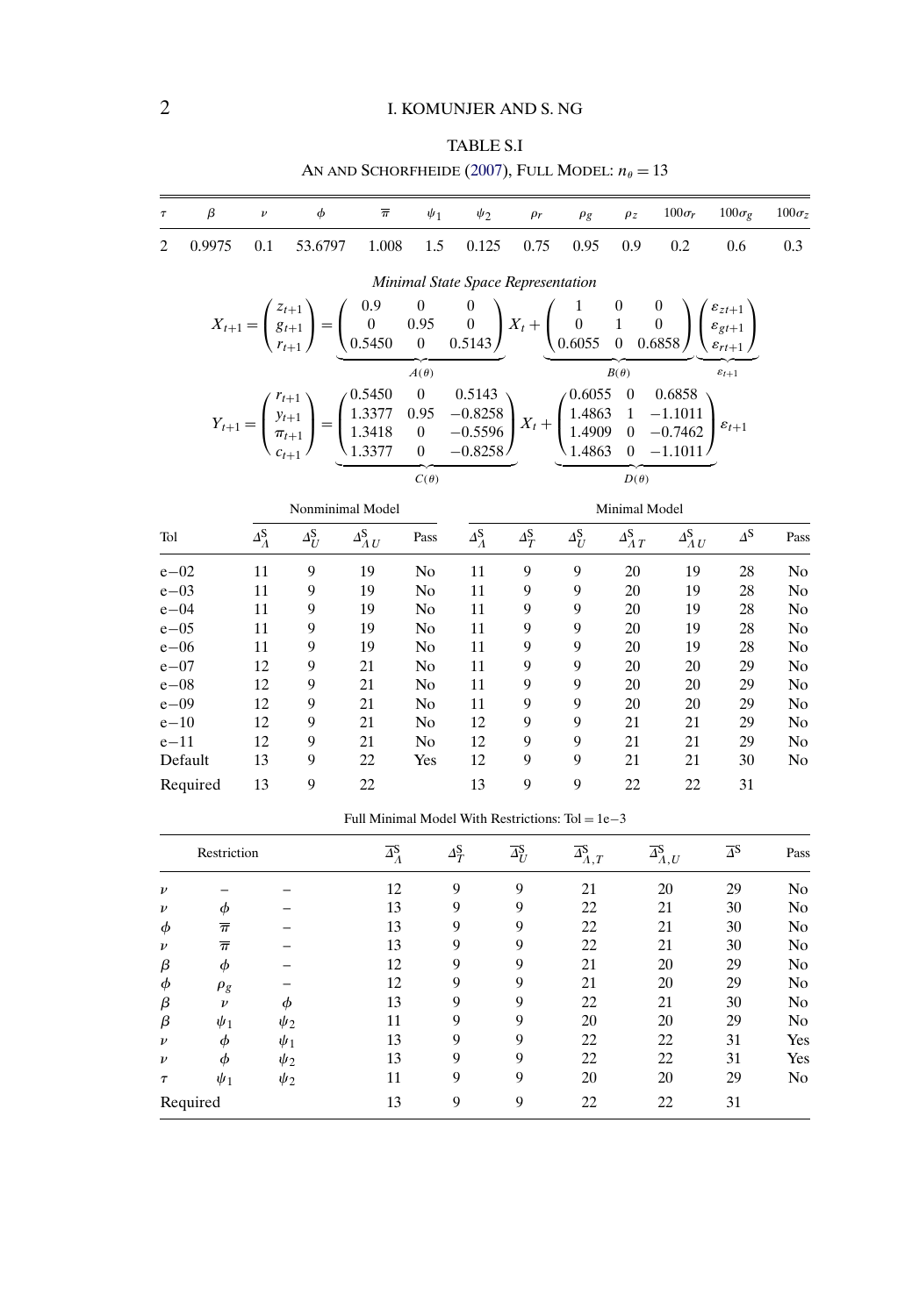<span id="page-2-0"></span>Case 1— $r_t$  is dropped so  $Y_t = (y_t, \pi_t, c_t)'$ : The new state space system after deleting the first row of the measurement equation (see Table [S.I\)](#page-1-0) is

$$
X_{t+1} = \begin{pmatrix} z_{t+1} \\ g_{t+1} \\ r_{t+1} \end{pmatrix}
$$
  
= 
$$
\begin{pmatrix} 0.9 & 0 & 0 \\ 0 & 0.95 & 0 \\ 0.5450 & 0 & 0.5143 \end{pmatrix} X_t + \begin{pmatrix} 1 & 0 & 0 \\ 0 & 1 & 0 \\ 0.6055 & 0 & 0.6858 \end{pmatrix} \varepsilon_{t+1},
$$
  

$$
Y_{t+1} = \begin{pmatrix} y_{t+1} \\ \pi_{t+1} \\ c_{t+1} \end{pmatrix}
$$
  
= 
$$
\begin{pmatrix} 1.3377 & 0.95 & -0.8258 \\ 1.3377 & 0 & -0.8258 \\ 1.3377 & 0 & -0.8258 \end{pmatrix} X_t
$$
  
+ 
$$
\begin{pmatrix} 1.4863 & 1 & -1.1011 \\ 1.4909 & 0 & -0.7462 \\ 1.4863 & 0 & -1.1011 \end{pmatrix} \varepsilon_{t+1}.
$$

The square system is still minimal. Yet, using the tolerance 1e−3 as in Table II, rank  $\Delta^{S}(\theta_0) = 27 < 29 = n_\theta + n_X^2 + n_\varepsilon^2$ . Thus  $\theta_0$  cannot be identified from the second moments of  $\{(y_t, \pi_t, c_t)'\}$  alone.

Case 2—Drop  $y_t$  from the observables so  $Y_t = (r_t, \pi_t, c_t)'$ : The new square system is no longer observable as rank  $\mathcal{O} = 2 < n_X = 3$ . Without minimality, the rank of  $\Delta_{AU}^S$  remains necessary for identification. As rank  $\Delta_{AU}^S$  is at most 21 and  $n_{\theta} + n_{\varepsilon}^2 = 22$ ,  $\theta_0$  is not identified.

Case 3—Drop  $\pi_t$  from the observables so  $Y_t = (r_t, y_t, c_t)'$ : The new square system is both controllable and observable. But rank  $\Delta^S(\theta_0) = 27 < n_\theta + n_X^2 +$  $n_e^2$ , so  $\theta_0$  cannot be identified from the second moments of  $\{(r_t, y_t, c_t)'\}.$ 

This example illustrates that dropping some variables from the system can cause identification to fail. It also shows that certain variables can be dropped without altering the identifiability of the model; however, it is not clear how such variables can be chosen a priori.

### S.2. THE SMETS AND WOUTERS MODEL

The model estimated by [Smets and Wouters](#page-12-0) [\(2007\)](#page-12-0) (SW) is widely cited. The sticky price model has real and nominal rigidities. The endogenous variables are output  $(y_t)$ , consumption  $(c_t)$ , investment  $(i_t)$ , capital services  $(k_t^s)$ ,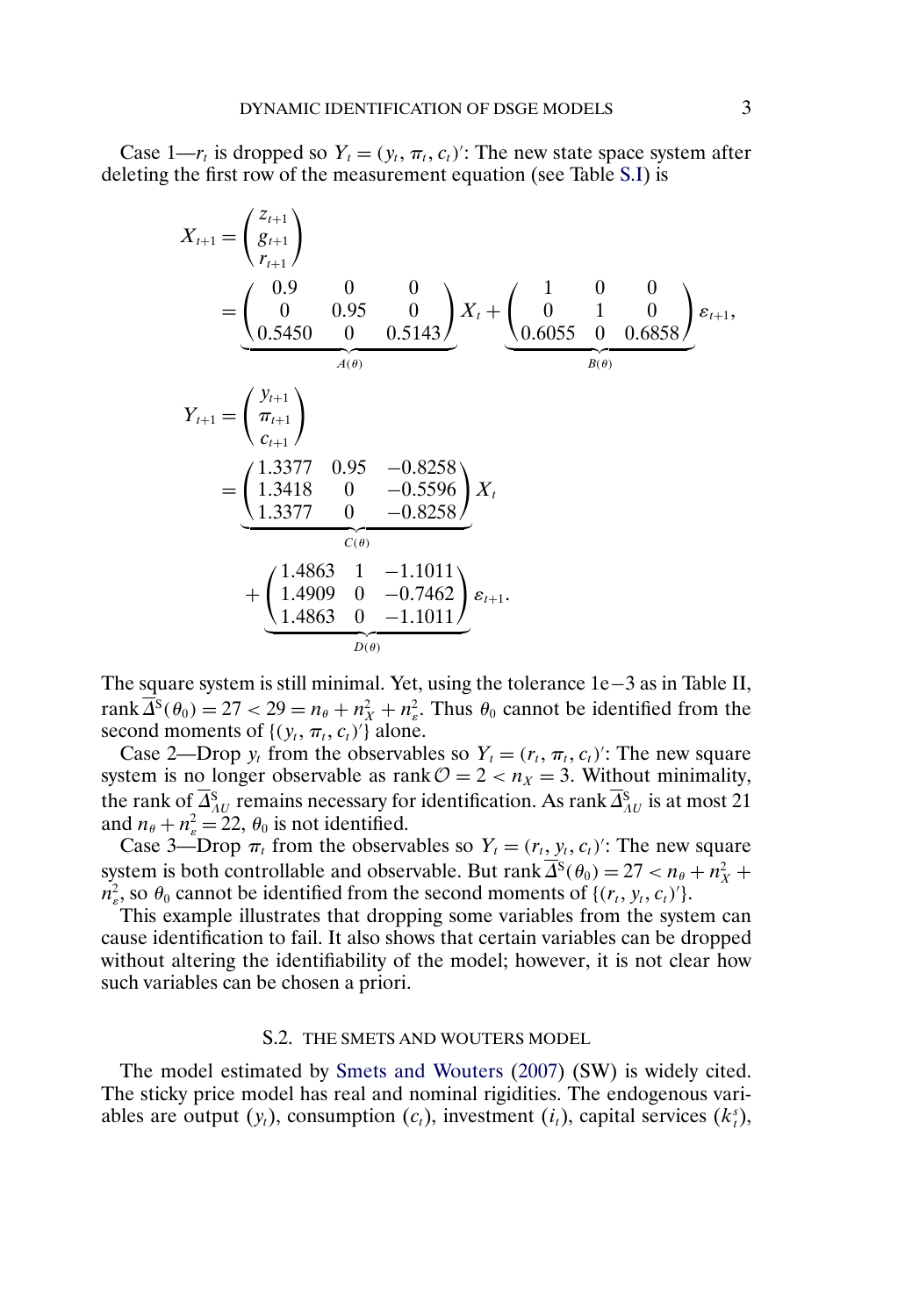### <span id="page-3-0"></span>4 I. KOMUNJER AND S. NG

installed capital  $(k_t)$ , capacity utilization  $(z_t)$ , rental rate  $(r_t^k)$ , Tobin's  $q(q_t)$ , price markup  $(\mu_t^p)$ , wage markup  $(\mu_t^w)$ , inflation  $(\pi_t)$ , real wage  $(w_t)$ , hours worked  $(l_t)$ , and the nominal interest rate  $(r_t)$ . The monetary policy rule is specified as

$$
r_{t} = \rho_{r} r_{t-1} + (1 - \rho_{r}) (r_{\pi} \pi_{t} + r_{y} (y_{t} - y_{t}^{f})) + r_{\Delta y} ((y_{t} - y_{t}^{f}) - (y_{t-1} - y_{t-1}^{f})) + e_{t}^{r},
$$

where  $y_t^f$  is output of the flexible price economy. Thus variables for the flexible price economy (such as consumption) are also relevant, and these have superscript f. The steady state values are defined for inflation  $(\overline{\pi})$ , output growth  $(\overline{\gamma})$ , level of hours worked  $(\overline{l})$ , and the nominal interest rate  $(\overline{r})$ . The model has AR(1) shocks: productivity  $(e_i^a)$ , investment  $(e_i^i)$ , government spending  $(e_i^g)$ , risk premium  $(e_t^b)$ , monetary policy,  $(e_t^r)$ , and two ARMA(1, 1) shocks: wage markup  $(e_i^w)$  and price markup  $(e_i^p)$ . The unknown parameter vector  $\theta$  is of dimension  $n_{\theta} = 41$ . The observables used in estimation are  $\Delta y_t$ ,  $\Delta i_t$ ,  $\Delta c_t$ ,  $\Delta w_t$ ,  $r_t$ ,  $\pi_t$ , and  $l_t$ .

We take the GENSYS code written by [Iskrev](#page-12-0) [\(2010\)](#page-12-0) from the Journal of Monetary Economics website. His implementation of the model consists of 40 equations. Iskrev's specification of the autoregressive moving average (ARMA) shocks is different after GENSYS solves the model. We rewrite these two exogenous processes such that it is not altered by GENSYS. Specifically, an arbitrary ARMA(1, 1) process  $y_t$  with autoregressive (AR) parameter  $\rho$  and moving average (MA) parameter  $\theta$  has state space representation

$$
y_{t+1} = a_t + \eta_{t+1},
$$
  
\n
$$
a_{t+1} = \rho a_t + (\rho + \theta) \eta_{t+1}.
$$

If  $y_t$  were observed, the dimension of the state vector would be 1, which is smaller than the usual max( $p, q + 1$ ) formulation as in [Harvey](#page-12-0) [\(1989\)](#page-12-0), for example.

The minimal state vector is the smallest number of exogenous and endogenous variables necessary to describe the dynamics of the model. To facilitate isolation of this vector, the state variables are always ordered first in GENSYS. The Smets–Wouters model has 18 such variables. Thus the first nine equations are for the five  $AR(1)$  shocks and two  $ARMA(1, 1)$  shocks. These are followed by  $c_t$ ,  $i_t$ ,  $k_t^s$ ,  $\pi_t$ ,  $w_t$ ,  $r_t$ ,  $c_t^f$ ,  $i_t^f$ ,  $k_t^s$ ,  $y_t$ , and  $y_t^f$ . The remaining  $40 - 18 = 22$  equations (such as  $l_t$ ) then follow. This solution is determinate. Letting  $\varepsilon_t$  be the seven innovations, GENSYS gives

$$
\tilde{X}_{t+1} = \begin{pmatrix} \tilde{X}_{1,t+1} \\ \tilde{X}_{2,t+1} \end{pmatrix} = \begin{pmatrix} A_1(\theta) & 0 \\ A_2(\theta) & 0 \end{pmatrix} \begin{pmatrix} \tilde{X}_{1t} \\ \tilde{X}_{2t} \end{pmatrix} + \begin{pmatrix} B_1(\theta) \\ B_2(\theta) \end{pmatrix} \varepsilon_{t+1},
$$
\n
$$
Y_{t+1} = (C_1(\theta) \quad C_2(\theta)) \begin{pmatrix} \tilde{X}_{1,t+1} \\ \tilde{X}_{2,t+1} \end{pmatrix},
$$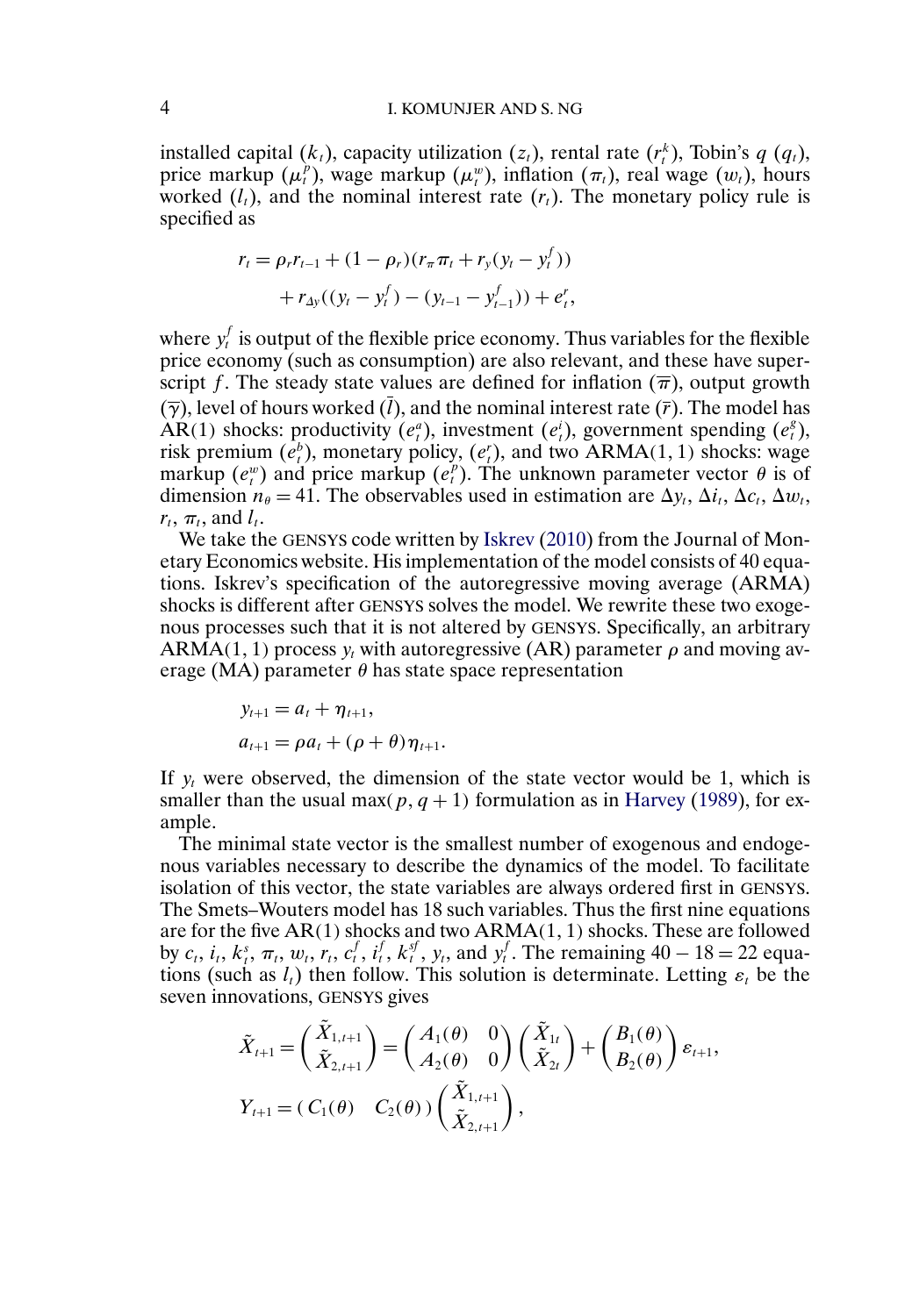<span id="page-4-0"></span>where  $\tilde{X}_{1t}$  is 18 × 1. When  $A_1$  is full rank, the minimal state vector can usually be obtained by finding the columns of zeros in the A matrix and the rows of zeros in the B matrix (see the example in Section [S.3\)](#page-6-0).

The Smets and Wouters model is somewhat more complicated because the  $18 \times 18$  matrix  $A_1$  only has rank 16. An analysis of the null space of  $A_1$  reveals that there is a dependence between the rows for interest rate  $r_t$ , output  $y_t$ , and output of the flexible price economy  $y_t^f$ . This is not surprising in view of the monetary policy rule which can be rewritten as

$$
r_{t} = \rho \tilde{r}_{t-1} + (1 - \rho)(r_{\pi} \pi_{t} + r_{y}(y_{t} - y_{t}^{f})) + r_{\Delta y}(y_{t} - y_{t}^{f}) + e_{t}^{r},
$$
  

$$
\tilde{r}_{t} = r_{t} - \frac{r_{\Delta y}}{\rho}(y_{t} - y_{t}^{f}).
$$

The rank deficiency arises because the state vector  $(\tilde{X}_{1,t+1}, \tilde{X}_{2,t+1})$  is really a function of  $\tilde{r}_t$  instead of  $(r_t, y_t, y_t^f)$ . To resolve this problem, a new 16  $\times$  1 state vector  $X_{1t}$  that is defined from  $\tilde{X}_{1t}$  removes this dependency. Let  $Y_t =$  $(y_t, i_t, c_t, w_t, r_t, \pi_t, l_t)$ . The state space system defined for  $X_t = X_{1t}$  and  $Y_t$  is minimal with a state vector that is of dimension 16. The system has seven equations and seven shocks, and is hence full rank. Both Propositions 2-S and 2-NS apply.

Our results are still necessary even without minimality. In such a case,  $\Delta_{AT}^S(\theta_0) \equiv (\Delta_A^S(\theta_0) \Delta_T^S(\theta_0))$  and  $\Delta_T^S(\theta_0)$  will be rank deficient and not useful to analyze. However, full rank of  $\Delta_{AU}^{S}(\theta_0) \equiv (\Delta_A^{S}(\theta_0) \ \Delta_U^{S}(\theta_0))$  is still required for identification. While rearranging the model to the minimal representation helps one understand the properties of the model, a case can be made to check the necessary condition before spending the effort to assure sufficiency. For this reason, results for both the minimal and nonminimal models are reported.

We evaluate  $\theta_0$  at the posterior mean reported in Smets and Wouters [\(2007\)](#page-12-0). The results follow, see Table [S.II.](#page-5-0)

Results for the minimal model in the left panel indicate that the model is not identified from the second moments of  $y_t$  at any tolerance. At Tol = 1e−3,  $\Delta_A^S(\theta_0)$  is rank deficient by 5, even though  $\Delta_T^S(\theta_0)$  and  $\Delta_U^S(\theta_0)$  are full rank. The results in the right panel show that  $\Delta_{AU}^{S}(\theta_0)$  of the nonminimal model also has reduced rank. For a range of values of Tol,  $\Delta^{s}(\theta_0)$  of the minimal model and  $\Delta_{AU}^{\text{NS}}(\theta_0)$  of the nonminimal model are both short rank by 5. This suggests five restrictions are necessary.

To isolate the restrictions, we study the null space of  $\Delta^S(\theta_0)$  of the minimal model. The seven smallest entries in the null space correspond to steady state hours (l), steady state inflation ( $\overline{\pi}$ ), the discount factor ( $\beta$ ), elasticity of capital utilization adjustment cost ( $\phi$ ), steady state output growth ( $\overline{\gamma}$ ), price curvature  $(\varepsilon^p)$ , and wage curvature  $(\varepsilon^w)$ . Obviously, some of these parameters are identifiable from the mean which we can incorporate via  $\varphi(\theta) = 0$ . See Table [S.III.](#page-5-0)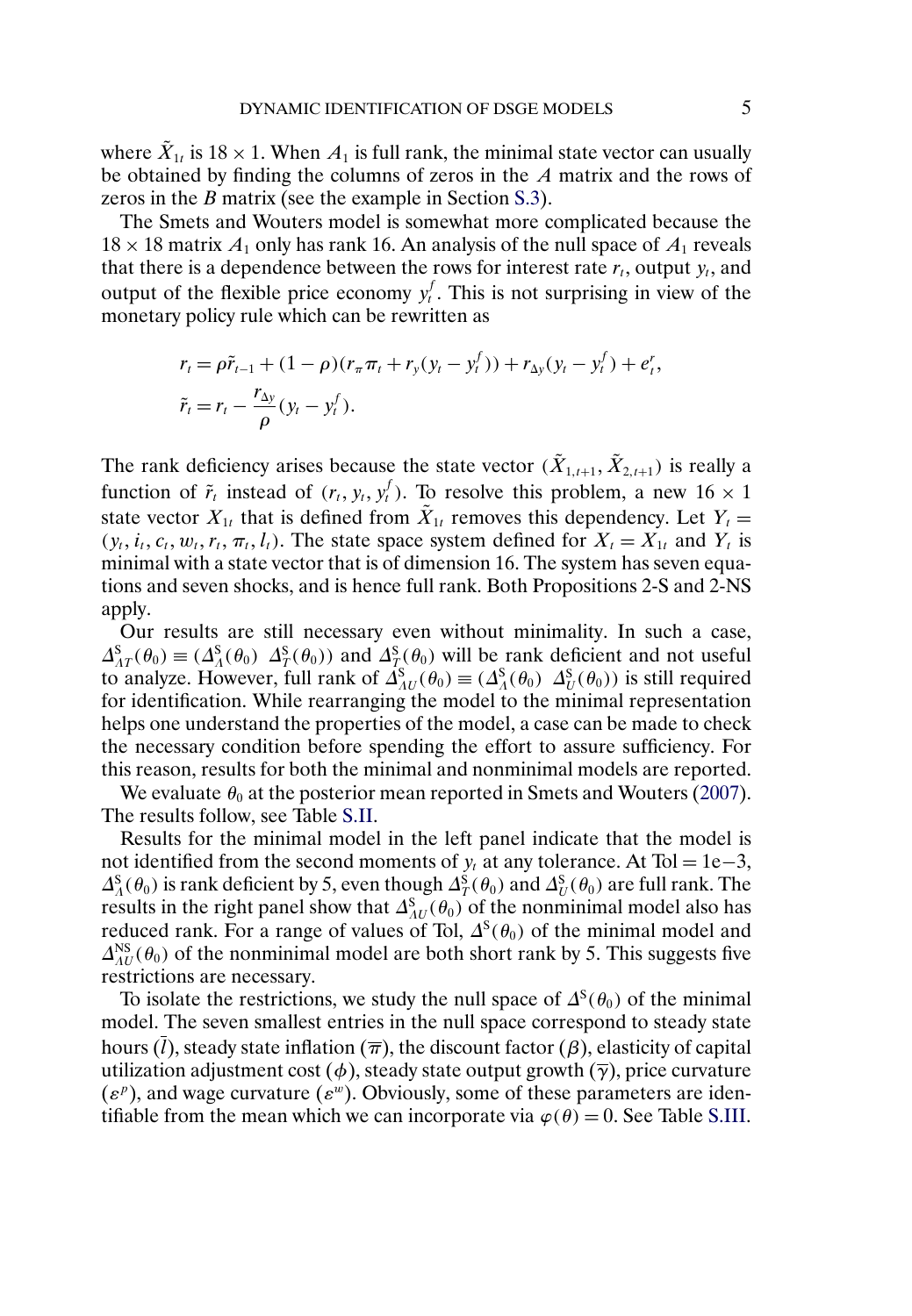<span id="page-5-0"></span>

|                  |                         |                         | Minimal Model      |                       | Nonminimal Model |                               |                    |                                |                |
|------------------|-------------------------|-------------------------|--------------------|-----------------------|------------------|-------------------------------|--------------------|--------------------------------|----------------|
| Tol              | $\Delta_A^{\mathbf{S}}$ | $\Delta_T^{\mathbf{S}}$ | $\Delta_U^{\rm S}$ | $\Delta$ <sup>S</sup> | Pass             | $\varDelta _{A}^{\mathbf{S}}$ | $\Delta_U^{\rm S}$ | $\Delta^{\rm S}_{\rm A}$<br>AU | Pass           |
| $1.000000e - 03$ | 36                      | 256                     | 49                 | 341                   | No               | 36                            | 49                 | 85                             | No             |
| $1.000000e - 04$ | 36                      | 256                     | 49                 | 341                   | N <sub>0</sub>   | 36                            | 49                 | 85                             | No             |
| $1.000000e - 05$ | 36                      | 256                     | 49                 | 341                   | N <sub>0</sub>   | 36                            | 49                 | 85                             | No             |
| $1.000000e - 06$ | 36                      | 256                     | 49                 | 341                   | N <sub>0</sub>   | 36                            | 49                 | 85                             | N <sub>0</sub> |
| $1.000000e - 07$ | 38                      | 256                     | 49                 | 341                   | N <sub>0</sub>   | 38                            | 49                 | 87                             | N <sub>0</sub> |
| $1.000000e - 08$ | 39                      | 256                     | 49                 | 343                   | No               | 39                            | 49                 | 88                             | N <sub>0</sub> |
| $1.000000e - 09$ | 39                      | 256                     | 49                 | 344                   | N <sub>0</sub>   | 39                            | 49                 | 88                             | No             |
| $1.000000e - 10$ | 39                      | 256                     | 49                 | 344                   | N <sub>0</sub>   | 39                            | 49                 | 88                             | No             |
| $1.000000e - 11$ | 39                      | 256                     | 49                 | 344                   | N <sub>0</sub>   | 39                            | 49                 | 88                             | No             |
| $1.000000e - 12$ | 39                      | 256                     | 49                 | 344                   | No               | 39                            | 49                 | 88                             | N <sub>0</sub> |
| 3.973355e-11     | 39                      | 256                     | 49                 | 344                   | No               | 39                            | 49                 | 88                             | No             |
| Required         | 41                      | 256                     | 49                 | 346                   |                  | 41                            | 49                 | 90                             |                |

TABLE S.II SMETS AND WOUTERS [\(2007\)](#page-12-0), FULL MODEL

Row 1 comprises results for the five restrictions imposed by Smets and Wouters: depreciation (δ), steady state markup  $(\overline{\mu}^w)$  in the labor market, exogenous spending  $(\overline{g})$ , price curvature  $(\varepsilon^p)$ , and wage curvature  $(\varepsilon^w)$ . These restrictions evidently do not yield an identifiable model. While the mean restrictions  $\overline{l}$  and  $\overline{\pi}$  help identification, they are not sufficient. Restricting  $\varepsilon^w$ 

|                |                  |                     |                    |                    | Rank Conditions With $Tol = 1e-3$ |                                    |                                    |                                  |                        |                                  |                |
|----------------|------------------|---------------------|--------------------|--------------------|-----------------------------------|------------------------------------|------------------------------------|----------------------------------|------------------------|----------------------------------|----------------|
|                |                  | Restriction         |                    |                    | $\overline{\Delta}_{A}^{\rm S}$   | $\overline{\Delta}_T^{\mathbf{S}}$ | $\overline{\Delta_U^{\mathbf{S}}}$ | $\overline{\Delta}_{AT}^{\rm S}$ | $\bar{A}^{\rm S}_{AU}$ | $\overline{\Delta}^{\mathbf{S}}$ | Pass           |
| $\delta$       | $\mu^w$          | $\overline{g}$      | $\varepsilon^p$    | $\varepsilon^w$    | 36                                | 256                                | 49                                 | 292                              | 85                     | 341                              | N <sub>0</sub> |
| $\overline{l}$ | $\overline{\pi}$ | $\varepsilon^p$     | $\varepsilon^w$    |                    | 39                                | 256                                | 49                                 | 295                              | 88                     | 344                              | N <sub>0</sub> |
| ī              | $\overline{g}$   | $\overline{\pi}$    | β                  | $\overline{\mu}^w$ | 40                                | 256                                | 49                                 | 295                              | 88                     | 344                              | N <sub>0</sub> |
| l              | $\overline{\pi}$ | $\overline{\mu}^w$  | $\varepsilon^p$    | $\varepsilon^w$    | 40                                | 256                                | 49                                 | 296                              | 89                     | 345                              | No             |
| l              | $\overline{\pi}$ | $\overline{g}$      | $\varepsilon^p$    | $\varepsilon^w$    | 40                                | 256                                | 49                                 | 296                              | 89                     | 345                              | N <sub>0</sub> |
| l              | $\overline{\pi}$ | β                   | $\overline{\mu}^w$ | $\varepsilon^w$    | 40                                | 256                                | 49                                 | 296                              | 89                     | 345                              | N <sub>0</sub> |
| ī              | $\overline{\pi}$ | $\overline{\gamma}$ | $\varepsilon^p$    | $\varepsilon^w$    | 41                                | 256                                | 49                                 | 297                              | 90                     | 346                              | Yes            |
| $\overline{l}$ | $\overline{\pi}$ | β                   | $\varepsilon^p$    | $\varepsilon^w$    | 41                                | 256                                | 49                                 | 297                              | 90                     | 346                              | Yes            |
| ī              | $\overline{\pi}$ | $\delta$            | $\varepsilon^p$    | $\varepsilon^w$    | 41                                | 256                                | 49                                 | 297                              | 90                     | 346                              | Yes            |
| l              | $\overline{\pi}$ | φ                   | $\varepsilon^p$    | $\varepsilon^w$    | 41                                | 256                                | 49                                 | 297                              | 90                     | 346                              | Yes            |
| l              | $\overline{\pi}$ | $\lambda$           | $\varepsilon^p$    | $\varepsilon^w$    | 41                                | 256                                | 49                                 | 297                              | 90                     | 346                              | Yes            |
|                | Required         |                     |                    |                    | 41                                | 256                                | 49                                 | 297                              | 90                     | 346                              |                |

TABLE S.III SMETS AND WOUTERS [\(2007\)](#page-12-0) WITH RESTRICTIONS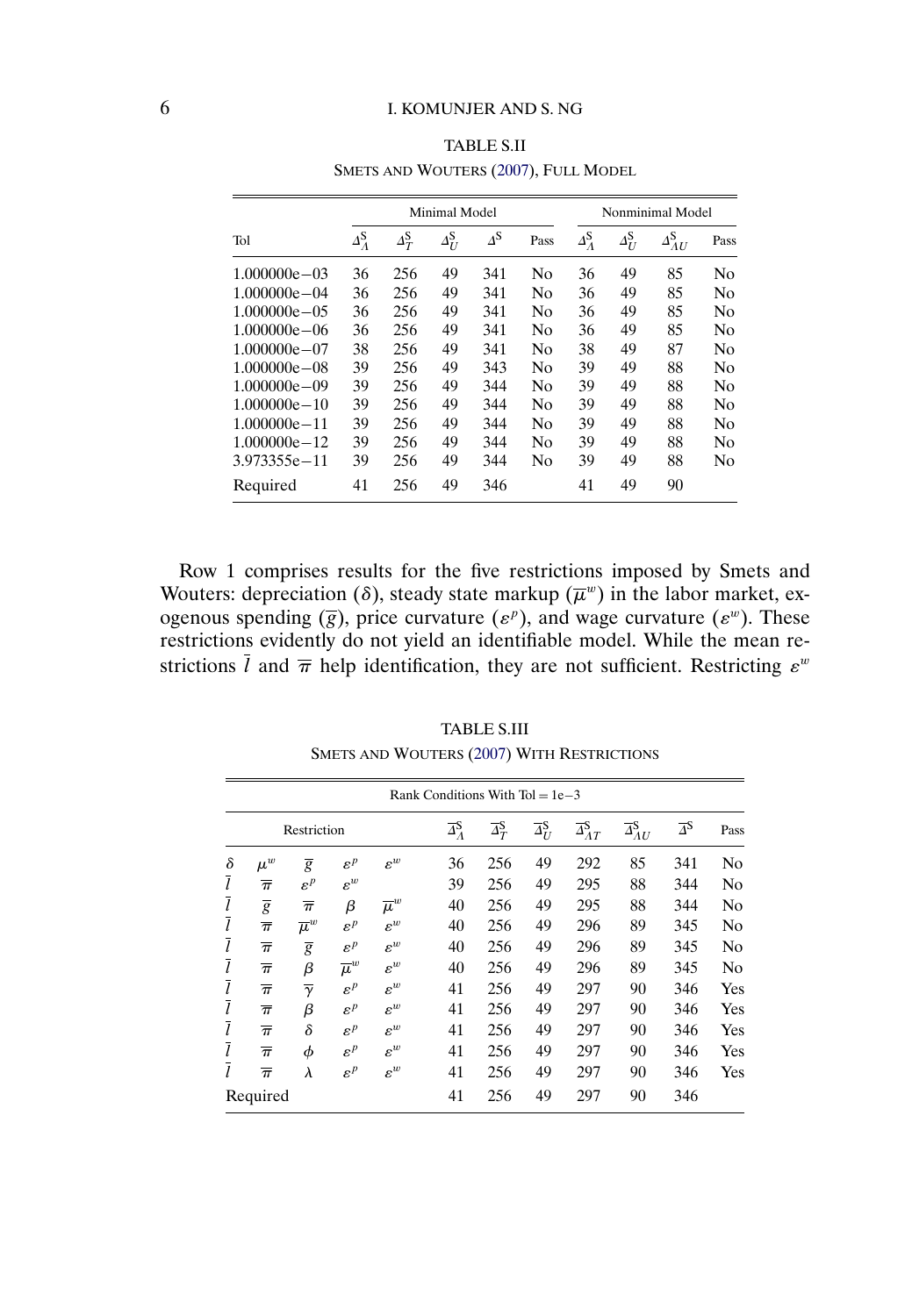| TABLE S.IV |  |
|------------|--|
|------------|--|

<span id="page-6-0"></span>

|                | Rank Conditions With Restrictions: $Tol = 1e-3$ |                     |                 |                 |                                |                                   |                        |      |  |  |
|----------------|-------------------------------------------------|---------------------|-----------------|-----------------|--------------------------------|-----------------------------------|------------------------|------|--|--|
|                |                                                 | Restriction         |                 |                 | $\overline{\Delta}^{\rm NS}_A$ | $\overline{\Delta}^{\text{NS}}_T$ | $\overline{\Delta}$ NS | Pass |  |  |
|                |                                                 |                     |                 |                 | 36                             | 256                               | 292                    | No   |  |  |
| $\delta$       | $\overline{\mu}^w$                              | $\overline{g}$      | $\varepsilon^p$ | $\varepsilon^w$ | 39                             | 256                               | 295                    | No   |  |  |
| $\overline{l}$ | $\overline{\pi}$                                | $\varepsilon^p$     | $\varepsilon^w$ |                 | 40                             | 256                               | 296                    | No   |  |  |
| 7              | $\overline{\pi}$                                | $\overline{\mu}^w$  | $\varepsilon^p$ | $\varepsilon^w$ | 40                             | 256                               | 296                    | No   |  |  |
| 7              | $\overline{\pi}$                                | $\overline{g}$      | $\varepsilon^p$ | $\varepsilon^w$ | 40                             | 256                               | 296                    | No   |  |  |
| 7              | $\overline{\pi}$                                | β                   | $\varepsilon^p$ | $\varepsilon^w$ | 41                             | 256                               | 297                    | Yes  |  |  |
| $\iota$        | $\overline{\pi}$                                | $\overline{\gamma}$ | $\varepsilon^p$ | $\varepsilon^w$ | 41                             | 256                               | 297                    | Yes  |  |  |
| 7              | $\overline{\pi}$                                | δ                   | $\varepsilon^p$ | $\varepsilon^w$ | 41                             | 256                               | 297                    | Yes  |  |  |
| 7              | $\overline{\pi}$                                | φ                   | $\varepsilon^p$ | $\varepsilon^w$ | 41                             | 256                               | 297                    | Yes  |  |  |
| Ī              | $\overline{\pi}$                                | λ                   | $\varepsilon^p$ | $\varepsilon^w$ | 41                             | 256                               | 297                    | Yes  |  |  |
|                | Required                                        |                     |                 |                 | 41                             | 256                               | 297                    |      |  |  |

SMETS AND WOUTERS MODEL WITHOUT  $l_t$ ,  $n_Y < n_{\varepsilon}$ 

without restricting  $\varepsilon^p$  will not enable identification. All identifiable models involve restricting parameters suggested by the null space of  $\Delta^{S}(\theta_0)$ .

We also see if the model is identified at the prior means used in [Smets and](#page-12-0) [Wouters](#page-12-0) [\(2007\)](#page-12-0). The results are the same as those reported above for the posterior mean: restrictions on  $\overline{l}$ ,  $\overline{\pi}$ ,  $\varepsilon^p$ ,  $\varepsilon^w$ , and one of  $\beta$ ,  $\overline{\gamma}$ ,  $\delta$ ,  $\phi$ , or  $\lambda$ . Nonidentification of this model is purely a consequence of parameter dependency. Similarity transformations leading to identical transfer functions play no role here. These results thus agree with [Iskrev](#page-12-0) [\(2010\)](#page-12-0).

Removing labor supply from the observables would result in more shocks than observables. Hence, only the results for nonsingular models apply here. We obtain the following results, see Table S.IV.

The results are exactly the same as when labor supply was used. Further analysis reveals that the analysis holds up when additional variables are dropped. However,  $\theta_0$  is not identifiable when  $n_Y \leq 3$ .

#### S.3. THE CHRISTIANO–EICHENBAUM–EVANS MODEL

The model of [Christiano, Eichenbaum, and Evans](#page-12-0) [\(2005\)](#page-12-0) (CEE) has as many features as the Smets–Wouters model, but the CEE has only two shocks: technology  $(z_t)$  and government spending  $(g_t)$ . [Schmitt-Grohe and Uribe](#page-12-0) [\(2004\)](#page-12-0) used a version of the CEE model to assess welfare effects using higher order solution methods. We use their code (available at [http://www.columbia.edu/](http://www.columbia.edu/~mu2166/cee/cee.html)  $-\mu$ 2166/cee/cee.html) to symbolically obtain a first order linear approximation. Their function then solves the model by  $qz$ -decomposition, and returns  $H$ and G, where  $\tilde{X}_{t+1} = H\tilde{X}_t$  and  $Z_t = G\tilde{X}_t$ ,  $\tilde{X}_t$  is a 11  $\times$  1 state vector declared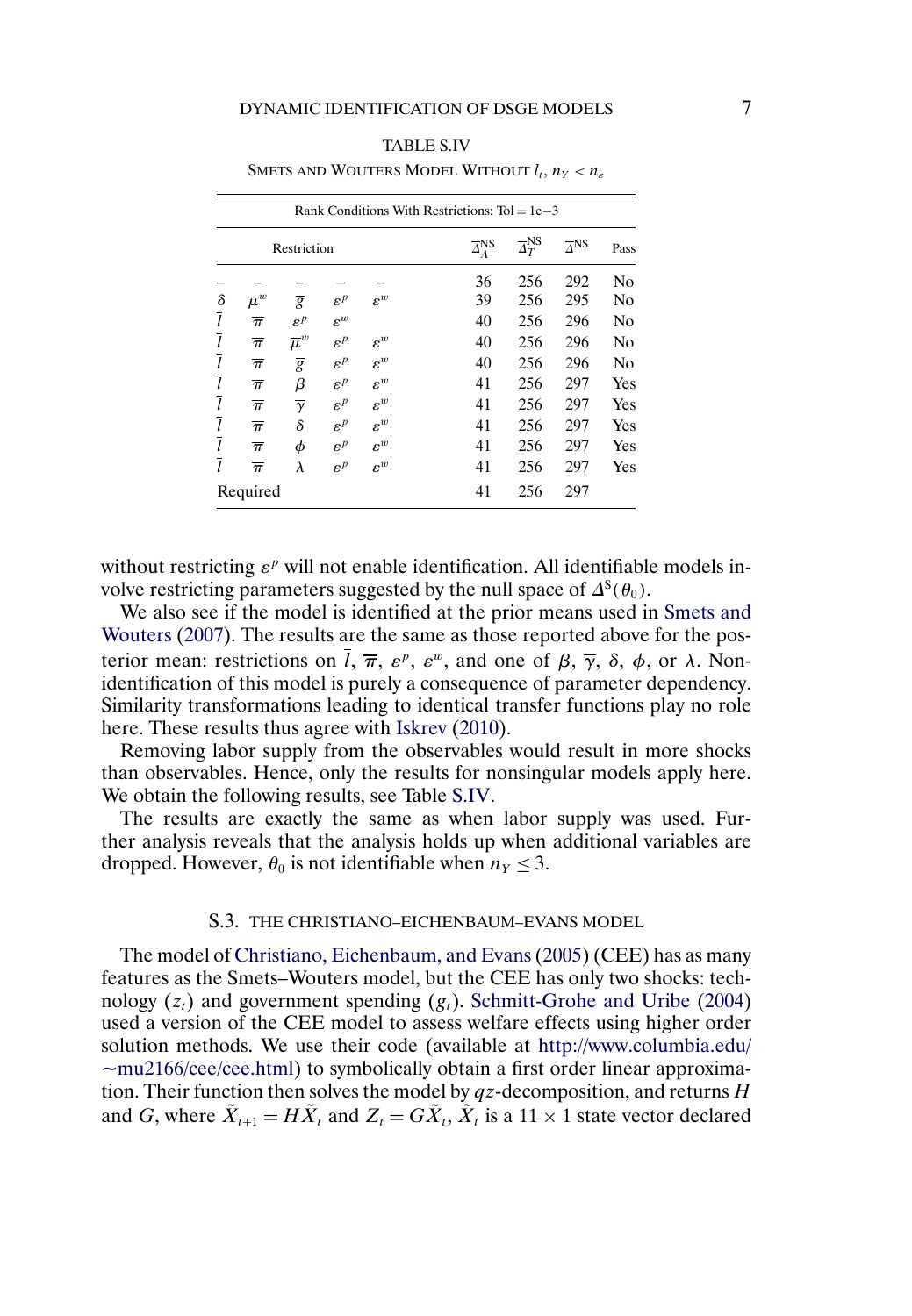<span id="page-7-0"></span>by the user, and  $Z_t$  is also  $11 \times 1$ . One advantage of this rational expectations model solver (which is a version of Klein's code) is that the user specifies the dimension of the state vector and the output matrices are "almost" what is required for our analysis. The missing step is to find the matrices that characterize the impact response of  $\tilde{X}_t$  and  $Z_t$  to  $\varepsilon_t$ . These matrices were derived in [Klein](#page-12-0) [\(2000\)](#page-12-0) and also explained in [Anderson](#page-12-0) [\(2008\)](#page-12-0). We verify that when applied to the An–Schorfheide model, the code agrees with the GENSYS and DYNARE output provided by the authors. Given  $G, H$ , and the two impact matrices, simple rearrangement gives  $A_1$ ,  $B_1$ ,  $C_1$ , and  $D_1$ , which allows us to proceed to test minimality.

The objective of [Schmitt-Grohe and Uribe](#page-12-0) [\(2004\)](#page-12-0) was to perform a welfare analysis using a second order approximation of the CEE model. We only analyze the linear approximation to the model. A rank test finds that the  $11 \times 1$ vector  $\tilde{X}_t$  declared by the user is not minimal. These 11 variables are  $c_t$ ,  $i_t$ ,  $r_t$ ,  $\pi_t$ ,  $y_t$ ,  $s_t$ ,  $\tilde{s}_t$ ,  $w_{t-1}$ ,  $k_t$ ,  $g_t$ , and  $z_t$ . Inspection of  $A_1$  reveals that columns 3 and 5 are zeros. Removing these variables from  $\tilde{X}_t$  leads to a  $9 \times 1$  state vector  $X_t = (c_t, \pi_t, r_t, q_t, s_t, \tilde{s}_t, y_t, h_t, u_t)$ . As noted in [Schmitt-Grohe and Uribe](#page-12-0) [\(2004\)](#page-12-0), the variables  $s_t$  and  $\tilde{s}_t$  have no first order effects and are thus superfluous, implying that system expressed in terms of  $X_t$  is still not minimal. In particular, the system is not controllable. A minimal system can be obtained by removing  $s_t$ , and  $\tilde{s}_t$  from the analysis altogether. However, our rank conditions are still necessary for identification.

The model has a total of 25 unknown parameters which were calibrated by [Schmitt-Grohe and Uribe](#page-12-0) [\(2004\)](#page-12-0). We fix the steady state share of government purchases in value added, Tobin's Q, steady state productivity, steady state capacity utilization, and a parameter that scales the standard deviation of shocks. We also set the degree of wage indexation to the 1. (The solution is not unique otherwise.) We then proceed to assess identifiability of the remaining 18 dimensional  $\theta$ . As there are two shocks and four observables, Proposition 2-S applies. See Table [S.V.](#page-8-0)

The 18 parameters in the model are not identified. The rank of  $\Delta^{S}(\theta_0)$  suggests four restrictions. The smallest entries in the null space of  $\Delta^{S}(\theta_0)$  are due to steady state labor demand  $(h)$ , the cash in advance constraint parameter  $(v)$ , inflation target  $\overline{\pi}$ , labor elasticity of substitution ( $\eta$ ), and a money demand parameter  $(\sigma^m)$ . See Table [S.VI.](#page-8-0)

The conditional rank analysis shows that identification requires two mean restrictions on h,  $\eta$ ,  $\sigma^m$ , and either  $\nu$  or  $\overline{\pi}$ . The results hold when more observables are used in the identification analysis.

#### S.4. THE CICCO–PANCRAZI–URIBE MODEL

[Cicco, Pancrazi, and Uribe](#page-12-0) [\(2010\)](#page-12-0) considered two real business models for emerging countries: one with two shocks and a more elaborate model with frictions that has five shocks. We focus on the big model with frictions.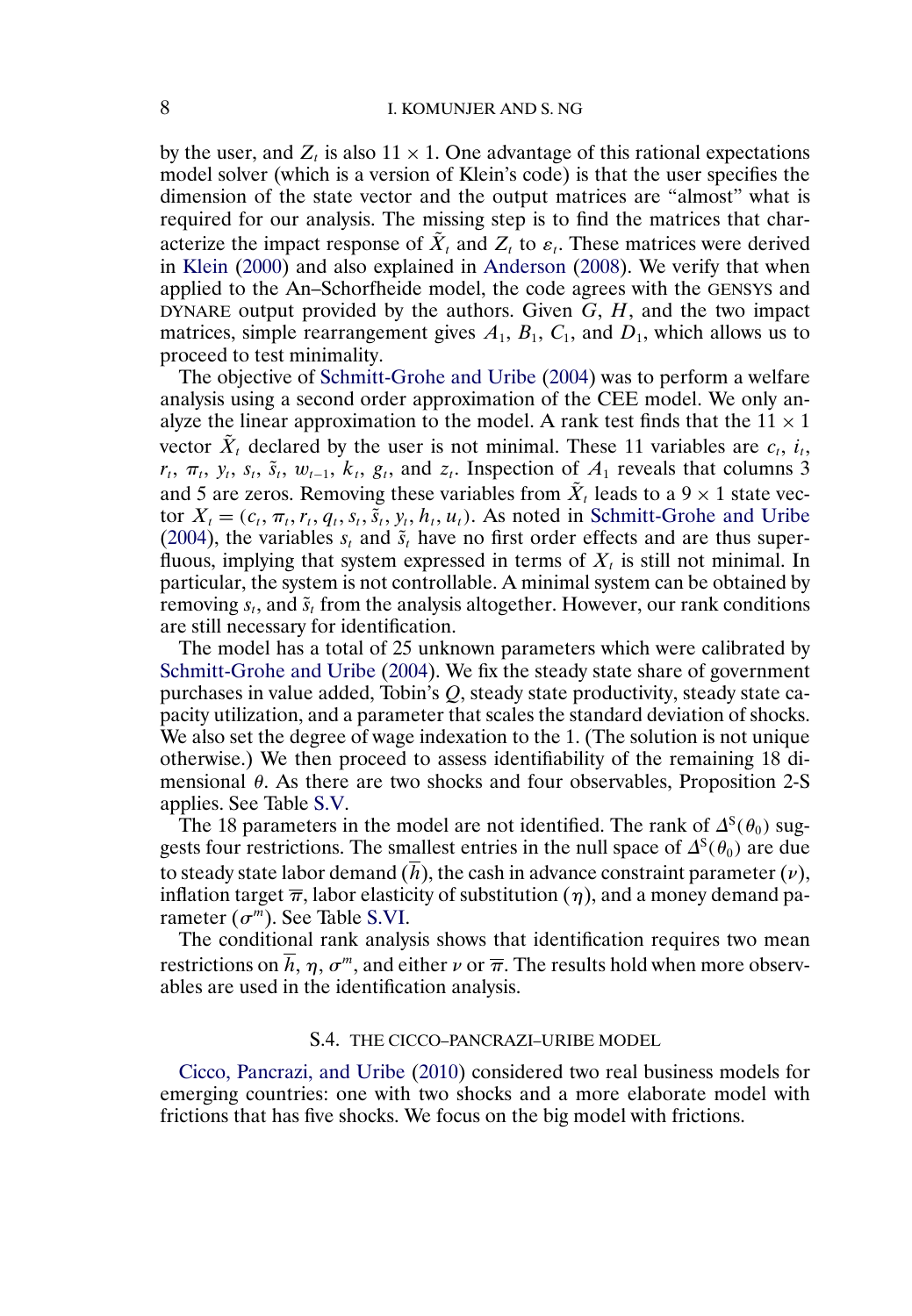| Minimal Model |                    |                         |                    |                             |                               |            |      |  |  |  |
|---------------|--------------------|-------------------------|--------------------|-----------------------------|-------------------------------|------------|------|--|--|--|
| Tol           | $\Delta_A^{\rm S}$ | $\Delta_T^{\mathbf{S}}$ | $\Delta_U^{\rm S}$ | $\varDelta_{AT}^\mathrm{S}$ | $\varDelta_{AU}^{\mathbf{S}}$ | $\Delta$ S | Pass |  |  |  |
| $1.0e - 0.2$  | 14                 | 81                      | 4                  | 94                          | 18                            | 96         | No   |  |  |  |
| $1.0e - 03$   | 14                 | 81                      | 4                  | 95                          | 18                            | 99         | No   |  |  |  |
| $1.0e - 04$   | 14                 | 81                      | 4                  | 95                          | 18                            | 99         | No   |  |  |  |
| $1.0e - 0.5$  | 14                 | 81                      | 4                  | 95                          | 18                            | 99         | No   |  |  |  |
| $1.0e - 06$   | 14                 | 81                      | 4                  | 95                          | 18                            | 99         | No   |  |  |  |
| $1.0e - 07$   | 14                 | 81                      | 4                  | 95                          | 18                            | 99         | No   |  |  |  |
| $1.0e - 0.8$  | 15                 | 81                      | 4                  | 96                          | 19                            | 99         | No   |  |  |  |
| $1.0e - 09$   | 15                 | 81                      | 4                  | 96                          | 19                            | 100        | No   |  |  |  |
| $1.0e - 10$   | 15                 | 81                      | 4                  | 96                          | 19                            | 100        | No   |  |  |  |
| $1.0e-11$     | 15                 | 81                      | 4                  | 96                          | 19                            | 100        | No   |  |  |  |
| Default       | 17                 | 81                      | 4                  | 97                          | 21                            | 101        | No   |  |  |  |
| Required      | 18                 | 81                      | 4                  | 99                          | 22                            | 103        |      |  |  |  |

<span id="page-8-0"></span>TABLE S.V CHRISTIANO, EICHENBAUM, AND EVANS [\(2005\)](#page-12-0)

The code available for download at http://www.columbia.edu/ $\sim$ mu2166/rbc [emerging/rbc\\_emerging.html](http://www.columbia.edu/~mu2166/rbc_emerging/rbc_emerging.html) produces  $\tilde{X}_t = H\tilde{X}_{t-1}$  and  $Z_t = G\tilde{X}_t$ , where  $\tilde{X}_t$ is an  $11 \times 1$  vector and  $Z_t$  is  $9 \times 1$ . The first step is again to work out the impact matrices. The H matrix has three columns of zeros and the  $B_1$  matrix has one row of zeros. Removing the associated variables yields a seven dimensional state vector that along with four observables in the  $Z_t$  vector—consumption growth, output growth, investment growth, and the ratio of trade balance to output—yields a minimal system.

The authors estimated 13 parameters, including 10 autoregressive parameters and standard deviations for the 5 mutually uncorrelated shocks. There are five shocks and four observables. Hence the model is nonsingular and Proposition 2-NS applies. See Table [S.VII.](#page-9-0)

|                | Rank Conditions: $Tol = 1e-3$ |                  |            |                                      |                                    |                                       |                                       |                                       |                         |      |
|----------------|-------------------------------|------------------|------------|--------------------------------------|------------------------------------|---------------------------------------|---------------------------------------|---------------------------------------|-------------------------|------|
|                |                               | Restriction      |            | $\overline{\Delta}{}_{2}^{\text{S}}$ | $\overline{\Delta}_T^{\mathbf{S}}$ | $\overline{\Delta}^{\mathsf{S}}_{II}$ | $\overline{\Delta}^{\mathbf{S}}_{AT}$ | $\overline{\Delta}_{AU}^{\mathbf{S}}$ | $\overline{\Delta}{}^S$ | Pass |
| $\overline{h}$ | η                             | $\sigma^m$       |            | 17                                   | 81                                 | 4                                     | 98                                    | 21                                    | 102                     | No   |
| $\overline{h}$ | $\boldsymbol{\nu}$            | $\overline{\pi}$ | $\sigma^m$ | 17                                   | 81                                 | 4                                     | 98                                    | 21                                    | 102                     | No   |
| $\overline{h}$ | $\boldsymbol{\nu}$            | η                | $\sigma^m$ | 18                                   | 81                                 | 4                                     | 99                                    | 22                                    | 103                     | Yes  |
| $\overline{h}$ | $\overline{\pi}$              | η                | $\sigma^m$ | 18                                   | 81                                 | 4                                     | 99                                    | 22                                    | 103                     | Yes  |
|                | Required                      |                  |            | 18                                   | 81                                 | 4                                     | 99                                    | 22                                    | 103                     |      |

TABLE S.VI CHRISTIANO, EICHENBAUM, AND EVANS [\(2005\)](#page-12-0) WITH RESTRICTIONS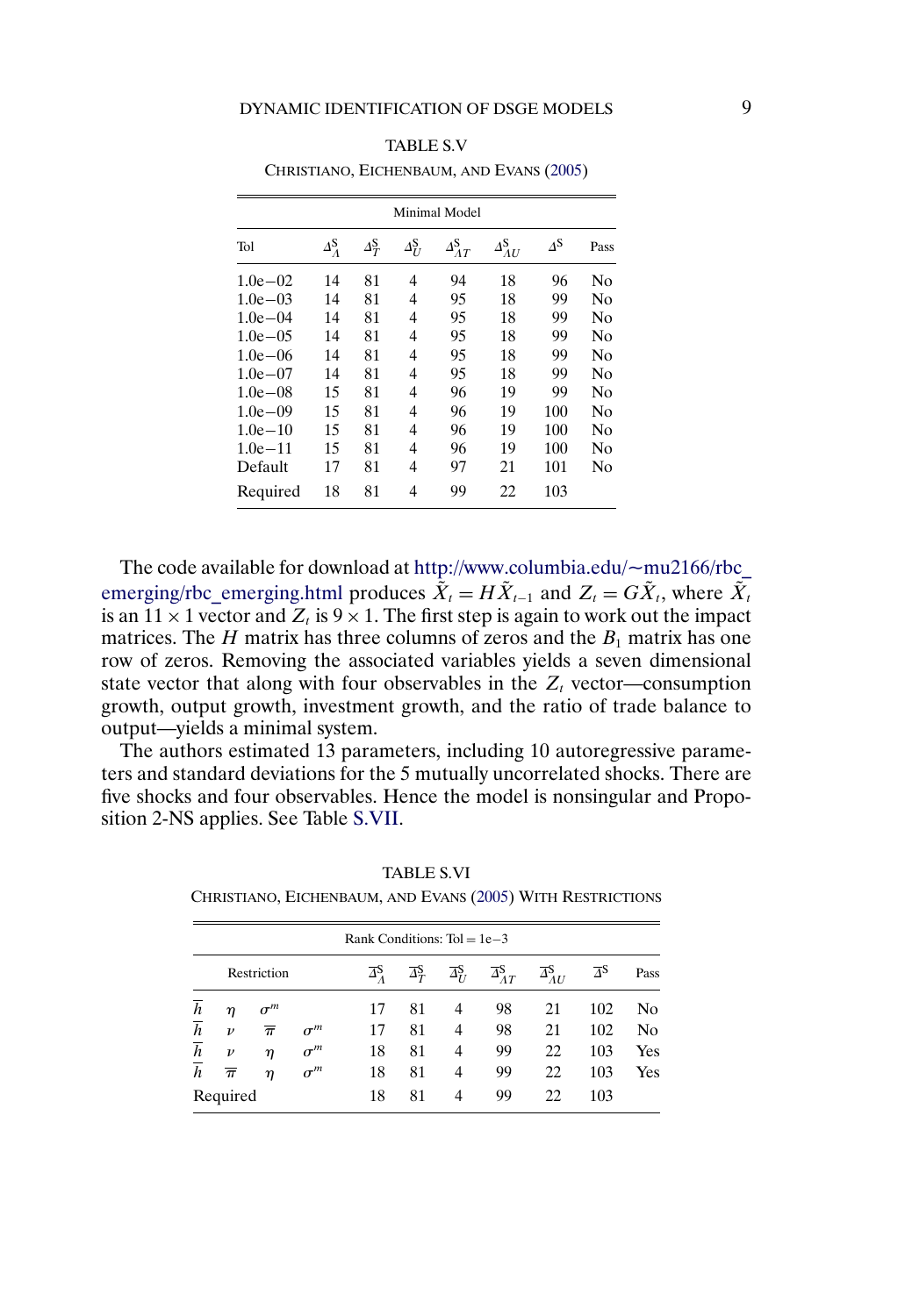# <span id="page-9-0"></span>10 I. KOMUNJER AND S. NG

| CICCO, PANCRAZI, AND URIBE MODEL |                     |                        |     |                |  |  |  |  |  |  |
|----------------------------------|---------------------|------------------------|-----|----------------|--|--|--|--|--|--|
| <b>Model Frictions</b>           |                     |                        |     |                |  |  |  |  |  |  |
| Tol                              | $\Delta^{\rm NS}_A$ | $\varDelta_T^{\rm NS}$ | ĄNS | Pass           |  |  |  |  |  |  |
| $1.00e - 02$                     | 12                  | 48                     | 58  | N <sub>0</sub> |  |  |  |  |  |  |
| $1.00e - 03$                     | 13                  | 48                     | 61  | Nο             |  |  |  |  |  |  |
| $1.00e - 04$                     | 13                  | 49                     | 62  | Yes            |  |  |  |  |  |  |
| $1.00e - 0.5$                    | 13                  | 49                     | 62. | Yes            |  |  |  |  |  |  |
| $1.00e - 06$                     | 13                  | 49                     | 62  | Yes            |  |  |  |  |  |  |
| $1.00e - 07$                     | 13                  | 49                     | 62. | Yes            |  |  |  |  |  |  |
| Default                          | 13                  | 49                     | 62  | Yes            |  |  |  |  |  |  |
| Required                         | 13                  | 49                     | 62  |                |  |  |  |  |  |  |

TABLE S.VII

The model is identified at Tol  $\leq$  1e–4. The fact that  $\Delta_T^{\text{NS}}(\theta_0)$  and  $\Delta^{\text{NS}}(\theta_0)$  are short rank when Tol = 1e-3 suggests the possibility of similar transfer functions. However, the null space of  $\Delta^{NS}$  is empty. Thus, we view the model as identified at  $\theta_0$ .

#### S.5. MATLAB CODE FOR COMPUTING THE  $\Delta(\theta_0)$  MATRIX

```
% Given solv_sw07 solves the model by gensys and
% returns ABCD.
% delta_sw07 computes the four Delta matrices
function [Delta,Delta_lambda,Delta_T,Delta_U] =
  delta_sw07(theta, A, B, C, D, Sigma)
lambda = [vec(A); vec(B); vec(C); vec(D); vec(Sigma)];n x = size(A,1);n_{\text{eps}} = \text{size}(B, 2);
n_y = size(C, 1);
% compute numerical derivatives with respect to theta
Delta<sub>1</sub>ambda = zeros(size(lambda,1),size(theta,1));
for i=1:1:size(theta)
  delta<sub>theta</sub> = zeros(size(theta));
  delta theta(i) = theta(i)*1e-3;
  if delta_theta(i) ==0; delta_theta(i)=1e-3; end;
  thetap = theta + delta_theta;
  [minA,minB,minC,minD,Sigma]=solv_sw07(theta_p,flex);
  lambda_p = [vec(minA); vec(minB); vec(minC);vec(minD); vec(Sigma)];
```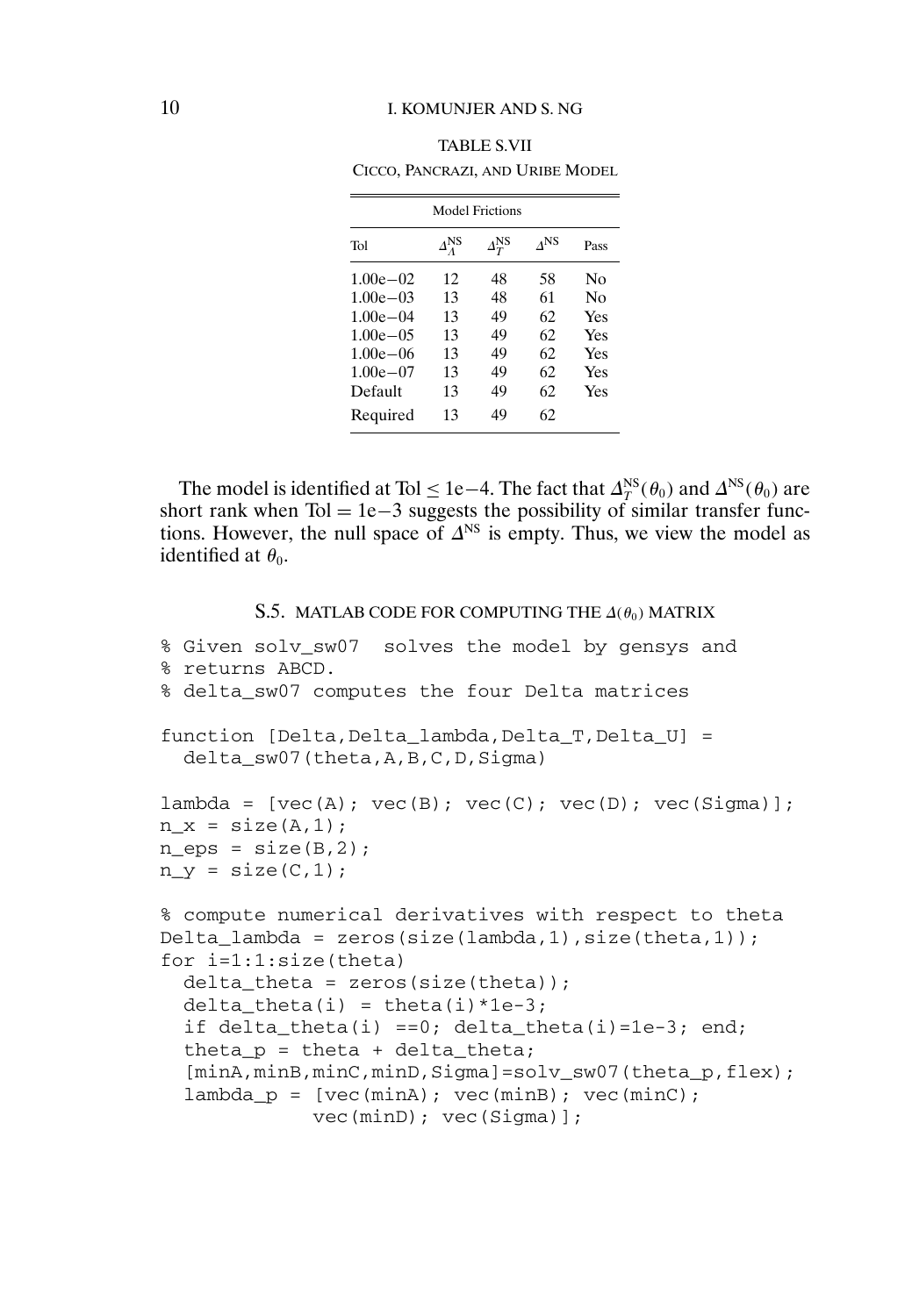```
theta m = theta - delta theta;
  [minA,minB,minC,minD,Sigma]=solv_sw07(theta_m,flex);
  lambda_m = [vec(mina); vec(minB); vec(minc);vec(minD); vec(Sigma)];
  Delta_i;,i) = lambda_p - lambda_m)
                       /(2*delta_theta(i));
end;
% computes the permutation matix T
T = [];
for j=1:1:n_eeps
  ind_j = zeros(n_eps, 1); ind_j(j) = 1;
  T = [T, kron(eye(n_eps, n_eps), ind_j)];
end
% computes Delta_T
Delta_T = [\text{kron}(A', \text{eye}(n_x)) - \text{kron}( \text{eye}(n_x), A);kron(B',eye(n_x));
          -1*kron(eye(n_x),C);zeros(n_y*n_eps,n_x^2);zeros(n_eps^2,n_x^2)];
%computes Delta_U
Delta_U = [zeros(n_x^2, n_eps^2);kron(eye(n_eps),B);
          zeros(n_y*n_x,n_eps^2);kron(eye(n_eps),D);
          -1*(eye(n_eps^2) + T)*kron(Sigma,eye(n_eps))];
Delta = [Delta_lambda, Delta_T, Delta_U];
Delta orth=null(Delta,'r')
% computes the null space of Delta
function [K,S] = \text{dare } kn(A,B,C,D,Sigma,TolCV)% dare_kn.m
%
% This program solves the Riccati matrix difference
% equations associated with the Kalman filter by
% iterating until the tolerance TolCV is reached.
%
% Inputs: A is n x n, B is n_y x n_e, C is n_y x n,
% D is n_y x n_e, TolCV is a scalar.
```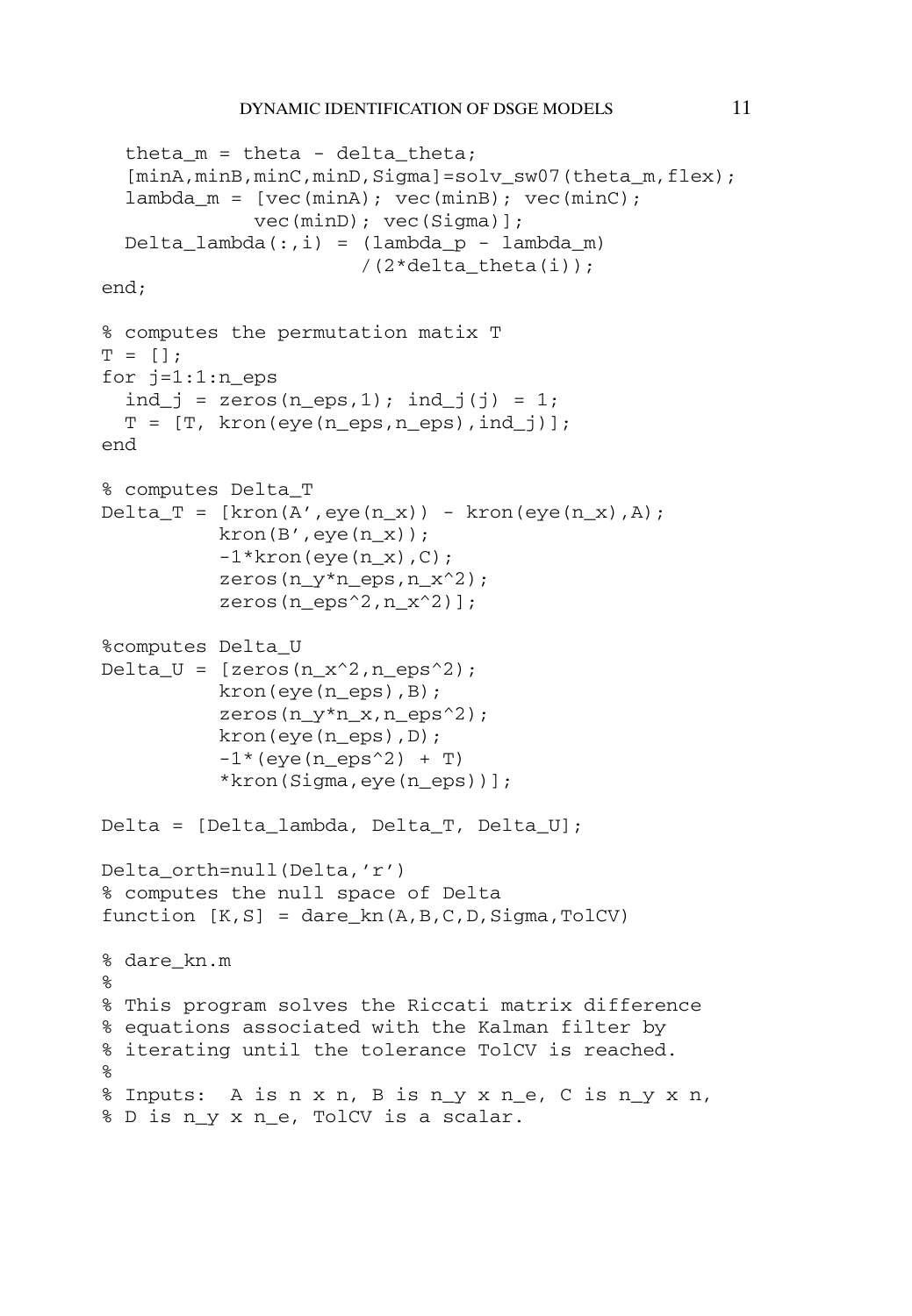```
% Outputs: steady state Kalman gain K is n_y x n_y,
% stationary covariance matrix S of the one-step ahead
% errors a(t+1) in forecasting y(t+1) is n_y x n_y.
\approx% The program creates the Kalman filter for the
% following system:
\text{g } x(t+1) = A^*x(t) + B^*e(t+1)\text{Y}(t+1) = C^*x(t) + D^*e(t+1).
\kappa% The program creates an innovations representation:
% xx(t+1) = A*xx(t) + K* a(t+1)\frac{1}{2} y(t+1) = C*xx(t) + a(t+1),
% where K is the (steady state) Kalman gain, S is the
% covariance matrix of the one-step-ahead forecast
% error S = E[a(t)*a(t)'], and a(t+1) = y(t+1) - E[y(t+1)]\frac{1}{2} (b), y(t-1), ... ], and xx(t) = E[x(t)|y(t),...].% Initialization
Q = B*Sigma*B'; % Q is n x nR = D*Sigma*D'; R is n y x n y
P = B * Sigma * D';
q0 = Q;dd = 1;% Iterating until steady state
while dd > TolCV
  b0 = A * q0 * C' + P;
  s0 = C * q0 * C' + R;
  k0 = b0/s0;g1 = A*g0*A' + Q - k0*s0*k0';b1 = A*q1*C' + P;s1 = C*g1*C' + R;k1 = b1/s1;dd = max(max(abs(k1-k0)));
  g0 = g1;end
K=k1;
S=s1;
```
#### REFERENCES

AN, S., AND F. SCHORFHEIDE (2007): "Bayesian Analysis of DSGE Models," *Econometric Reviews*, 26, 113–172. [\[1,2\]](#page-0-0)